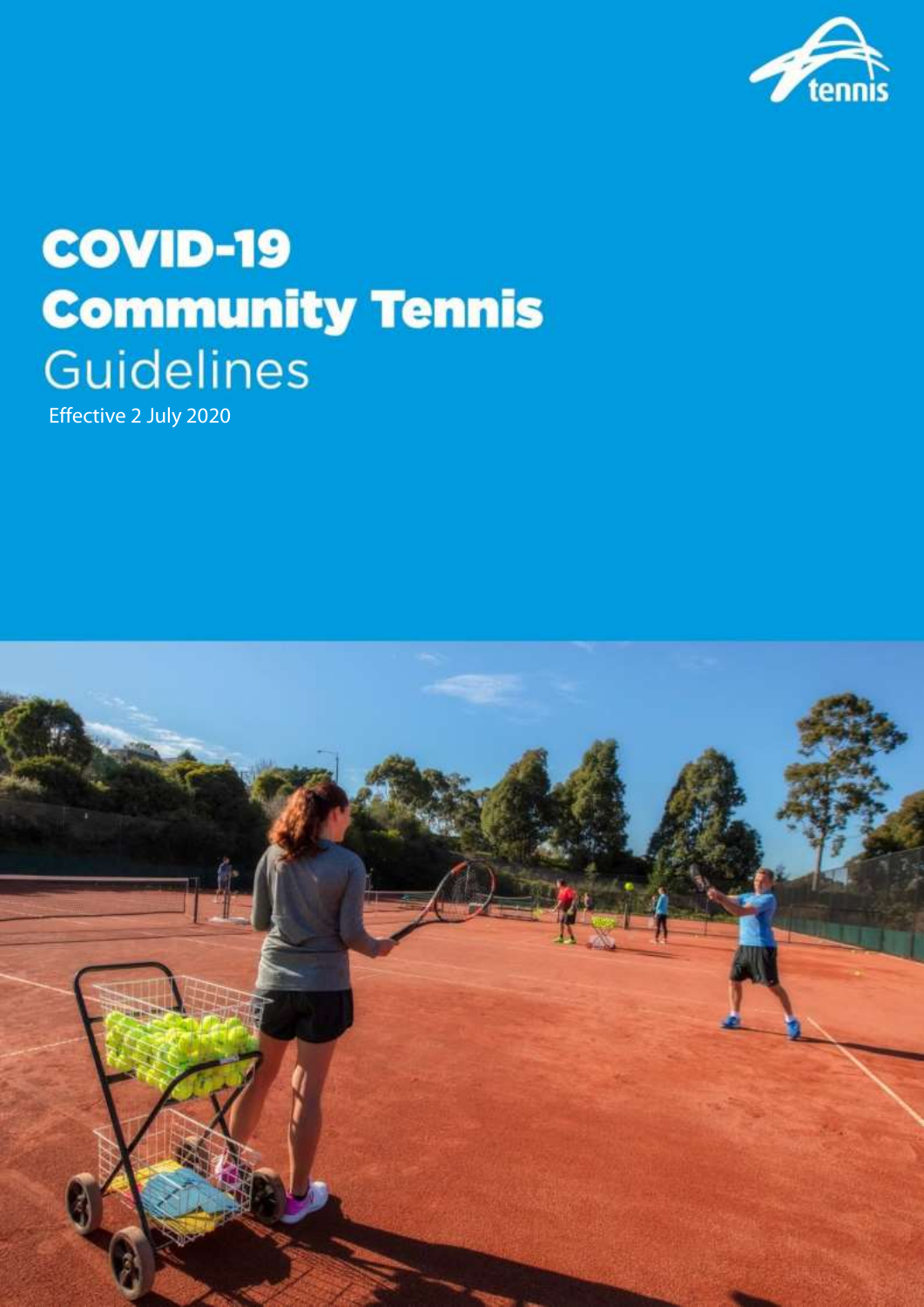



## **COVID-19 Community Tennis Guidelines for Continued Play**

### *Background*

#### **1 May 2020**

The National Cabinet considered and endorsed the "National Principles for the Resumption of Sport and Recreation Activities", which had been developed by the Australian Health Protection Principal Committee. These Principles help provide a pathway for a staged return of community and professional sport and recreation Sport in a COVID-19 Environment", which had been developed by the Australian Institute of Sport, provided a guide to the staged resumption of sport and recreation in Australia.

#### **June 2020**

The NSW Government announced the progressive easing of restrictions, with the consequence that, from Saturday 13 June 2020:

- The number of people allowed to visit homes increased from 5 to 20;
- The number of people allowed to gather outdoors increased from 10-20; and
- The number of people permitted in classes and group booking in indoor recreation facilities increased from 10-20

## *Effective 1 July 2020*

The NSW Government has issued a new Public Health Order (PHO), in which it has given specific directions in relation to community sporting activities. Pursuant to the PHO:

- Where community sporting activities (including training sessions) involve more than 20 participants, the organiser of those activities must have a COVID-19 Safety Plan;
- "Participants" include players, people who are training, officials and spectators; and;
- The maximum number of participants at a community sporting event must not exceed 500

The Government maintains its direction that occupiers of premises must ensure that there is at least 4 square metres of space for each person on the premises.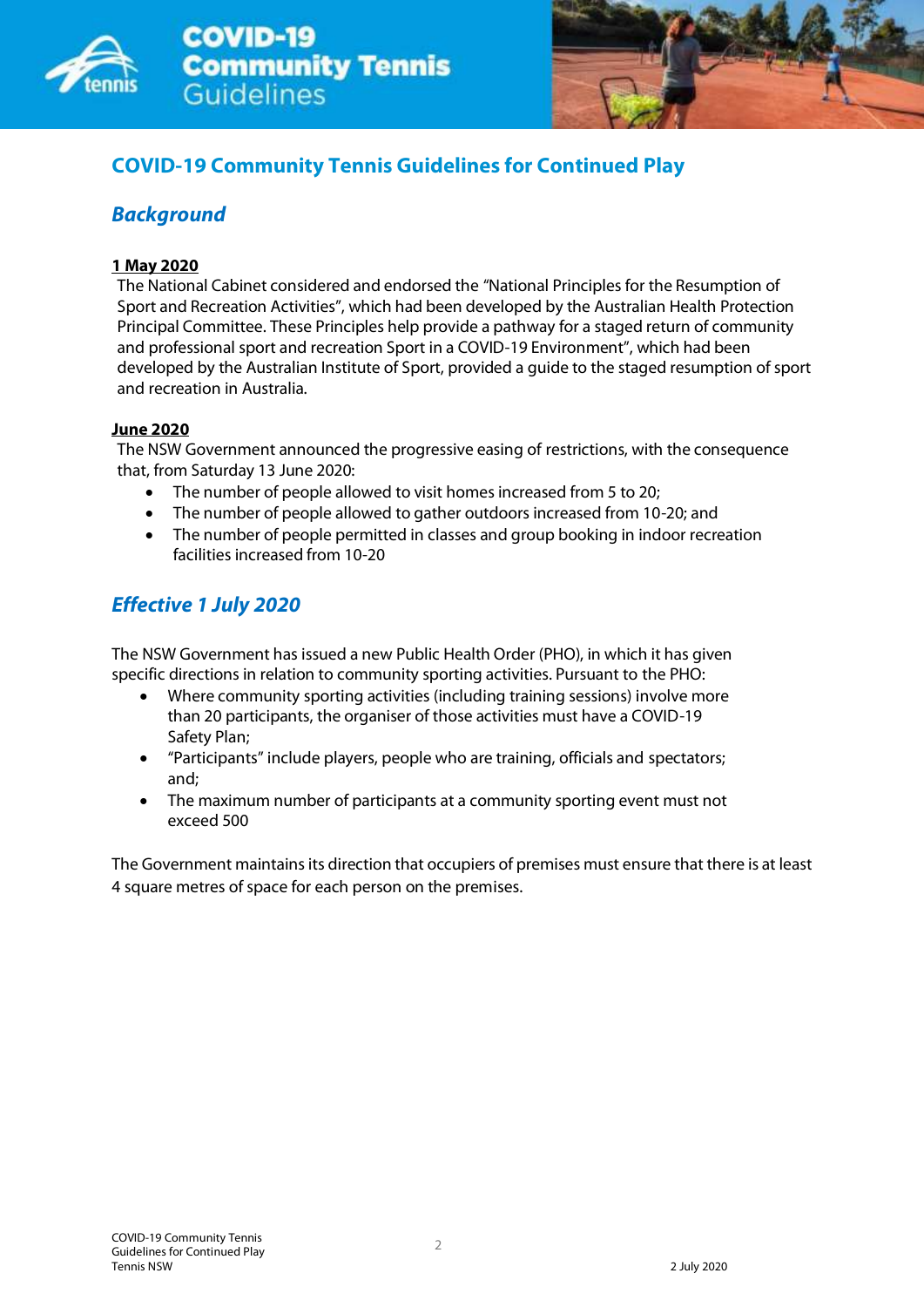



We all know tennis is a unique sport with many benefits – the main one being health and wellbeing. The very nature of our game ensures there is a vital role our sport can continue to play for the benefit of the community as we endure the COVID-19 pandemic.

Tennis clubs, associations, coaches, operators and local councils across the country are all different and operate in different local contexts. Making an assessment of whether a safe exercise environment can be provided also depends on a range of factors, which will apply differently within each council area and at each venue – it is the responsibility of each council, coach, club and operator to make that assessment based on their local environment.

*The final assessment of whether a tennis club or venue can operate safely within the current Government guidelines does not rest with Tennis NSW – we can only provide a set of recommendations and guidelines to operate within based on the most recent advice from our Federal or State Governments.*

The **COVID-19 Community Tennis Guidelines for Continued Play** provide details on how outdoor courts can remain open for use to help ensure people remain active, subject to strict social distancing and hygiene practices being implemented.

Should a club, coaching operation or tennis facility choose to remain closed indefinitely, we will respect that decision as the club, association, coach or council is far better placed than the Governing Body to determine how best a venue can implement the proposed guidelines to ensure that local community play can continue safely and within the ever stricter guidelines laid down by Government.

*These guidelines have been developed to reduce the likelihood of spreading the COVID-19 virus through tennis. Before attending a tennis venue or playing tennis, you should consider your individual situation noting that the COVID-19 virus can spread very quickly and result in very serious medical complications in some people. Like any activities, there are some inherent risks involved and by participating you are accepting those risks.*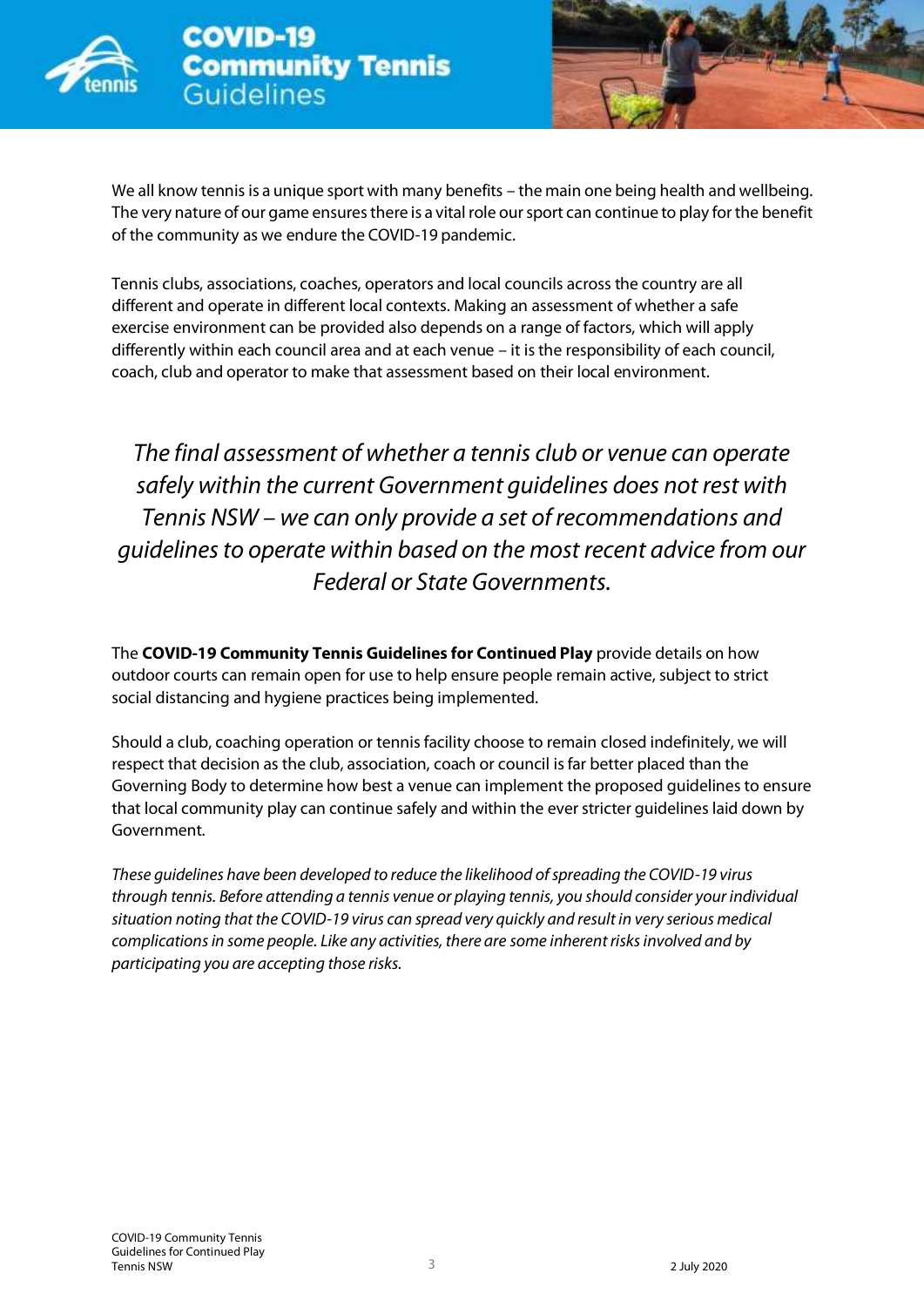

*.*



## *COVID-19 Community Tennis Guidelines for Continued Play*

We all must take responsibility to minimise the effects and potential spread of COVID-19.

#### *Before you play*

Stay at home if you:

- Have been in contact with someone with COVID-19 in the last 14 days
- Have been overseas or exposed to someone with COVID-19 in the last 14 days
- Have flu-like symptoms
- If you are in a high risk health category, then you should not be administering or playing tennis at any time during this period. The Federal Government have listed the following as high-risk categories:
	- o Persons with weakene[d immune](https://www.healthdirect.gov.au/immune-system) systems
	- $\circ$  [Any](https://www.healthdirect.gov.au/coronavirus-covid-19-information-for-older-australians-faqs) person aged over 70 (over 60 for people with pre-existing medical conditions, or over 50 for Aboriginal or Torres Strait Islander people with pre-existing medical conditions)
	- $\circ$  Persons with diagnosed chronic medical conditions (such a[s lung conditions](https://www.healthdirect.gov.au/lung-conditions) and kidney failure)
	- o People with [diabetes](https://www.healthdirect.gov.au/diabetes)
	- o Aboriginal and Torres Strait Islander people
	- o Very young children (Under 5) and babies

#### *Club & venue operations, club-houses, social spaces and amenities*

Tennis NSW encourages all participants to download the COVIDSafe app to help speed up the process of identifying anyone who has been in close contact with someone diagnosed with COVID-19. Learn more: http[s://www.health.gov.au/resources/apps-and-tools/covidsafe-app](http://www.health.gov.au/resources/apps-and-tools/covidsafe-app)

It is highly recommended that all clubs keep records of who attends your activities and their contact details.

Please note that, under the current Public Health Order, organisers of any tennis activities involving a gathering of more than 20 participants must:

- Develop and comply with a [COVID-19 Safety Plan](https://www.nsw.gov.au/sites/default/files/2020-06/Covid-19-safety-plan-general.pdf) that addresses the matters required by the COVID-19 checklist approved by the Chief Health Officer for sporting competitions and published on th[e NSW Government website;](https://www.nsw.gov.au/)
- Keep a copy of the COVID-19 Safety Plan and make it available for inspection by an authorised officer as requested

We recommend that any volunteer-managed clubs or venues not in a position to operate within the guidelines consider engaging a qualified Coach or operator to manage and oversee tennis operations.

Any volunteer clubs considering re-opening should make use of the Tennis NSW Return To Tennis resources which are available **[here.](https://www.tennis.com.au/nsw/news-and-events/covidresources)**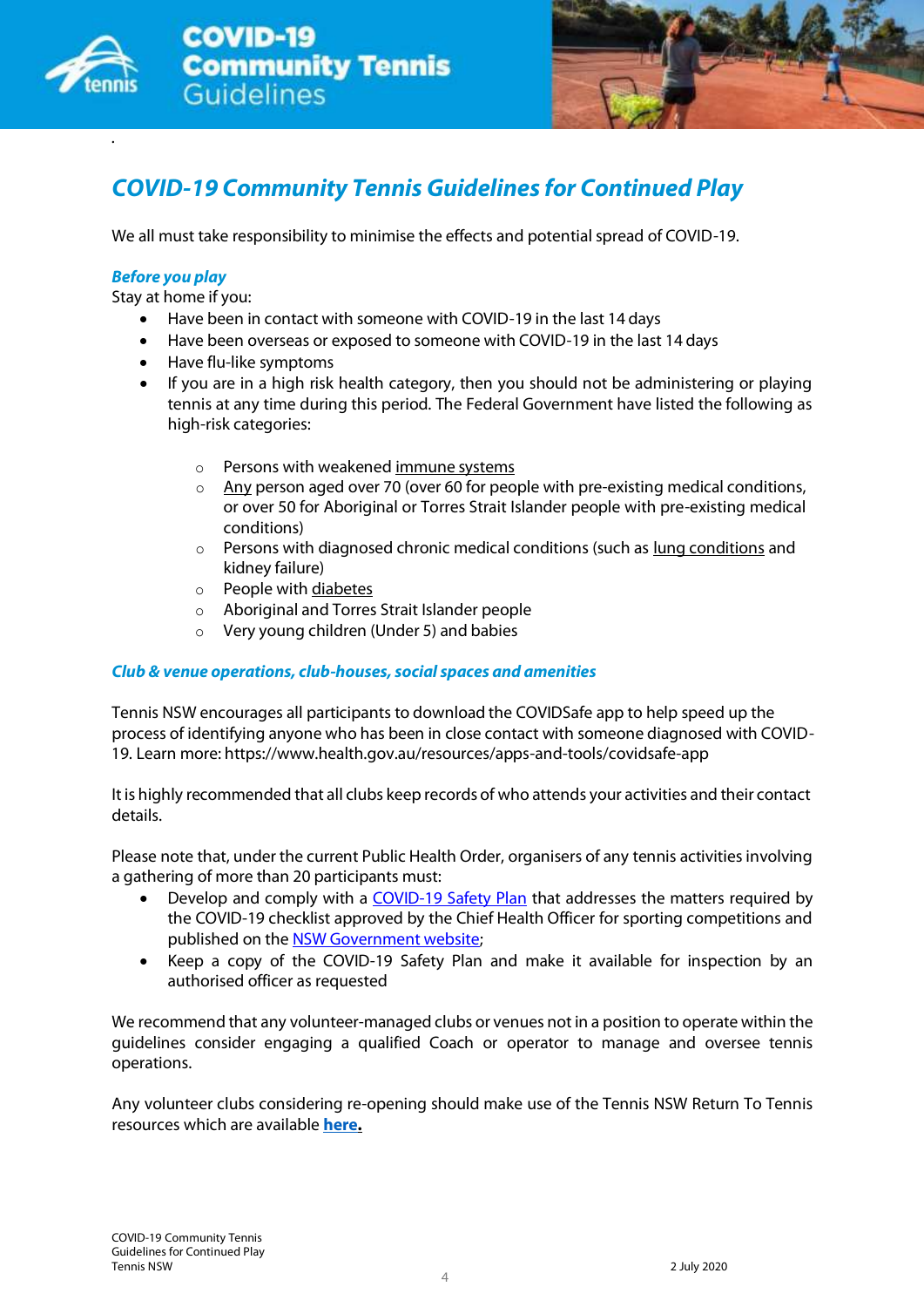



Should the club or venue be comfortable that they can effectively maintain tennis activities at the venue, then the following guidelines should be observed:

- Clubhouses or adjoining facilities can be re-opened allowing for at least 4 square metres per person people – users should also continue to adhere to social distancing protocols
- Outdoor premises must allow for 4 square metres per person, to a maximum of 500 people. Users should continue to adhere to social distancing protocols
- Where available, the use of automated / online booking and court access systems are strongly recommended to assist with the recording of users / visitors to your venue.
- Place signage near entrances with the social distancing rules and etiquette on them
- Ensure regular cleaning and sterilization of the venue in accordance with COVID-19 guidelines
- Social spaces including outdoor seating and shaded areas can be re-opened users should continue to adhere to social distancing measures
- Showers and change rooms can be re-opened
- Toilets can be re-opened
- In respect of indoor tennis and associated facilities:
	- $\circ$  There can be no more than one person per 4 square metres (including staff) on the premises
	- o **Operators must have a COVID-19 Safety Plan**

#### *Attending tennis activities*

- Wherever practical, clubs and venues should be manned throughout to ensure all social distancing protocols are observed and regular cleaning and hygiene can be observed
- Only people core to playing or coaching should be on court or at the venue
- Arrive and leave as close as possible to when you need to be there
- In order to comply with relevant Child Safety quidelines, one parent/quardian should accompany younger children and continue to be present for the duration of the tennis activity.

#### *Social distancing*

Tennis holds a unique advantage as a sport which requires no direct contact between players. You can also:

- Touch racquets instead of the regular pre or post match handshakes
- Keep 4 square metres away from other people while watching or attending an outdoors tennis activity.

#### *Behaviours*

To protect against infection, you should:

- Wash/sterilise your hands before and after you play and avoid touching your face while playing
- Not share water bottles and bring your own full bottle
- Wash your hands frequently with soap and water or hand-sanitiser when available, before and after eating, after going to the toilet, sneezing and coughing
- Cover your coughs and sneezes and dispose of any used tissue immediately
- Avoid touching your face
- Keep your distance from people who are obviously sick
- Be aware of what surfaces you touch.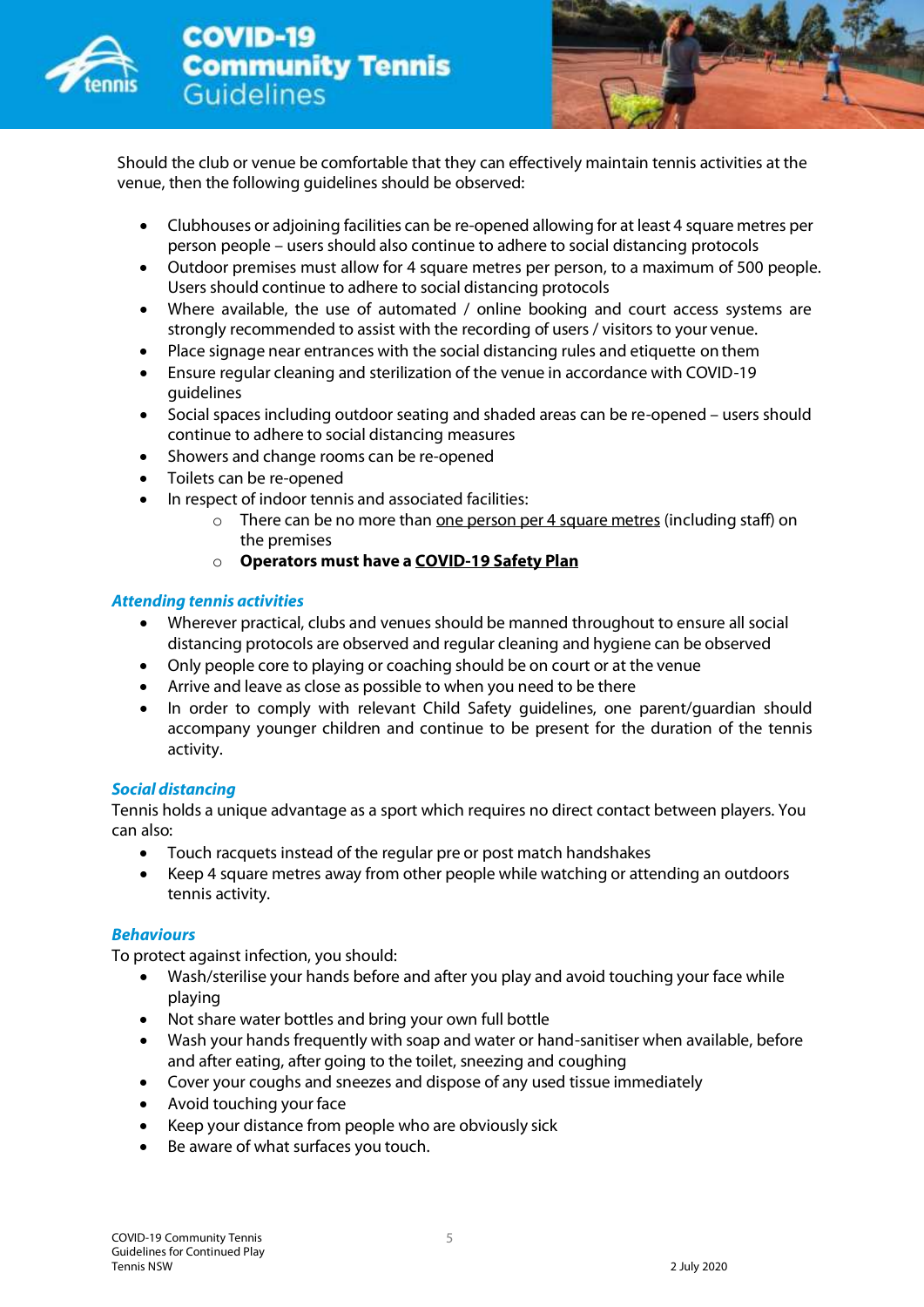

**COVID-19 Community Tennis** Guidelines



#### *Organising tennis activities*

- Each venuemust develop theirownCOVID-19 Safety Plan taking into account allofthe tennis activities your venue intends to offer
- Group tennis activities (for example: coaching sessions or competitive matches) can be conducted but, **if these activities involve more than 20 participants, they must be conducted in compliance with an appropriate [COVID-19 Safety Plan](https://www.nsw.gov.au/sites/default/files/2020-06/Covid-19-safety-plan-general.pdf)**. The 4 square metre rule and social distancing must be observed by all participants
- Tennis activities must involve no more than 500 people
- Multiple group activities can take place within the one venue (for example: multiple coaching sessions or multiple competitive matches between two teams)
- Promote a 'Play & Go' policy of not permitting players to arrive at the venue early nor should they be encouraged to remain at the venue after their match
- Promote prevention techniques and lead by example
- Implement ways to minimise contact for both participants and coaching staff
- Plan for increased levels of staff/volunteer absences
- Keep your team and your participants informed of the actions you are taking
- Keep records of anyone using your venue and their contact details (Guest HQ is a resource that has limited free services – [click here\)](https://www.guesthq.com.au/entry)
- Payments to be made online or via EFTPOS avoid handling cash

#### *Coaching & Squads*

- Group coaching (for example: coaching sessions or competitive matches) can be conducted but, **if these activities involve more than 20 participants, they must be conducted in compliance with an appropriate [COVID-19 Safety Plan](https://www.nsw.gov.au/sites/default/files/2020-06/Covid-19-safety-plan-general.pdf)**. The 4 square metre rule and social distancing must be observed by all participants
- Squad training may recommence
- Continue to maintain social distancing (1.5m) at all times including when giving feedback and while the player is resting
- Limit the use of coaching equipment such as target cones
- Minimise student handling of coaching equipment e.g. balls, cones, markers
- Payments to be made online via EFTPOS avoid handling cash.

#### *Tennis equipment*

There is no specific evidence that balls can spread COVID-19. We do know that on hard surfaces contamination by respiratory droplets from an infected person can potentially survive up to three days. Therefore, you should:

- Make sure you clean your hands before and after coming off the court
- Do not touch your face after touching a ball, racquet or other tennis equipment
- Use new balls and racquet grips where possible
- Use fewer balls per session
- Replace all balls if someone with/suspected to have COVID-19 comes in contact with them
- Restrict balls to a particular group, court or day of the week. One idea is to label them with a permanent marker
- Clean all tennis gear with alcohol-based disinfectant including racquets, towels, coaching gear such as target cones
- Don't use unnecessary equipment such as drop down lines.